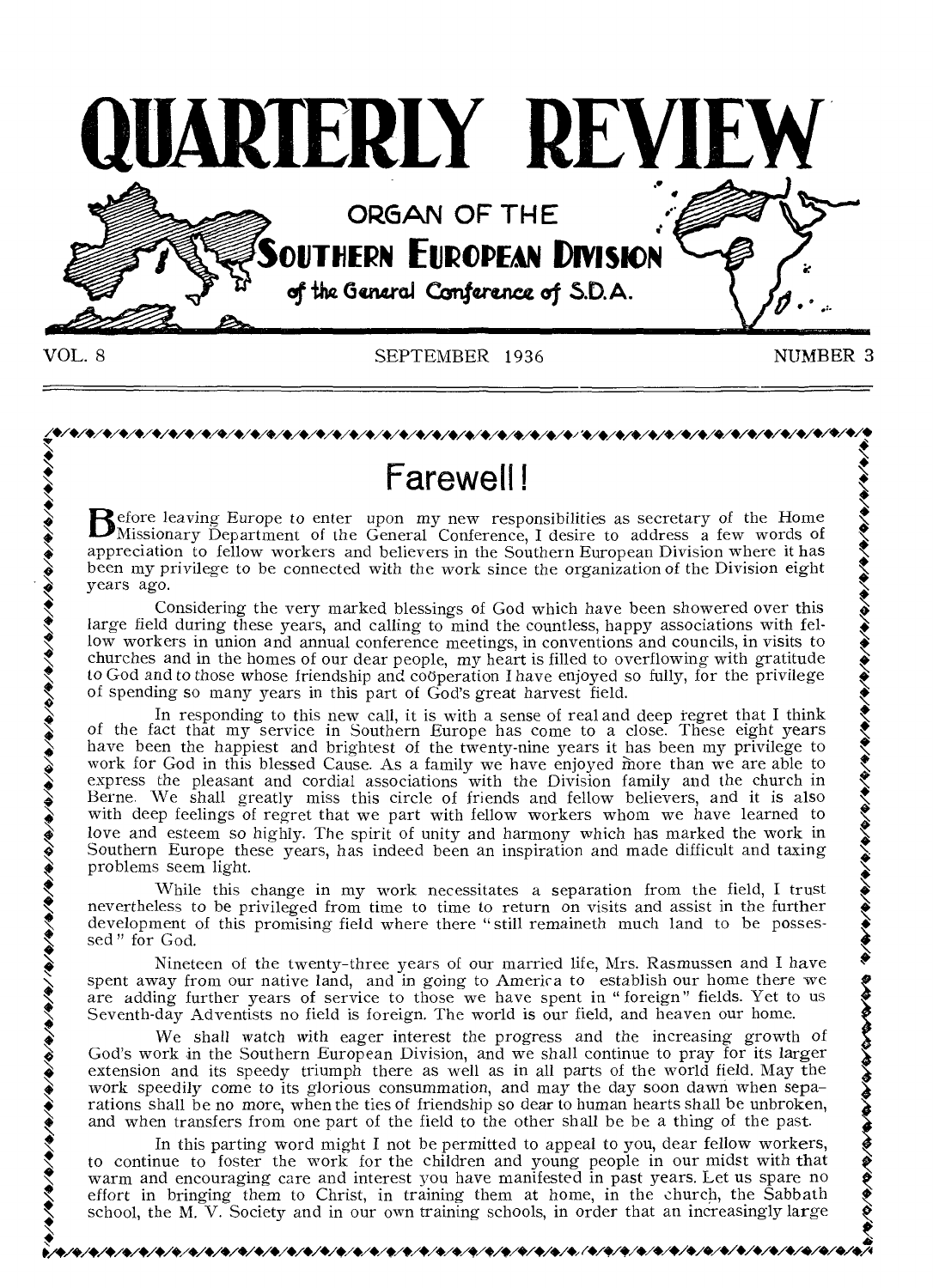army of strong, God-fearing, well-trained workers may be ready for the final conflict and final conquests of the kingdom of God. Let us keep the missions well supplied with men and means, and let us inspire all our church members in a new rallying call to arise to their heaven-appointed privilege of being witnesses for the Master, in order that all the lands of the Southern European Division with its island jewels may be flooded with the light of this blessed Advent message.

While assuring you all of the genuine pleasure we have found in the service in your midst, we would kindly solicit an interest in your prayers as we take up work at world-headquarters in Washington. May the Lord of all power and all blessing, our Father of love and grace keep us true and faithful till the glorious appearing of the blessed Master, our Saviour and Redeemer.

STEEN RASMUSSEN

# Advanced Bible School

Our denominational Advanced Bible School opened (for the third time) at Pacific Union College, Angwin, California, June 15, and closed August 21, having offered courses in Bible, History and Public Speaking during two successive periods of five weeks each.

The best available teachers were secured for this purpose, under the direction of Dean M. Kern. The College has done its utmost in order to give satisfaction to everybody. The place has been pleasant, and the students enjoyed the privilege of meeting with workers of so many different countries. The enrollment was 86, 56 being representatives of seven unions of North America, while the other 30 were from eight divisions outside North America. There were present: 52 teachers, 22 preachers, 3 editors. Our Division was represented by the writer. The China Division sent four representatives, the Far Eastern Division, six.

Our brethren are hoping that next year the Southern European Division will have as good a representation as the other over-seas divisions. Some of our most promising young workers (teachers, preachers and editors) would surely profit very much intellectually and spiritually, if they could spend a few weeks here. My main concern will be to utilize the knowledge here obtained in an ever increasing efficiency in the work God has intrusted to me.

Alfred VAUCHER.

## Home Missionary Items

#### Ingathering

Reports from the Division are encouraging. While from Portugal come reports of difficulties making things a little harder than last year, and Spain is entirely out of the picture for the present, France tells us that its half million francs is coming in nicely and that the Franco-Belgian Union can be counted on as usual. The Ingathering spirit in Jugoslavia is strong. Miss Paula Mocnik took as her goal 1000 papers, which means that she must sell them, as no Ingathering can be done. Her example is catching. In Rumania the magazines must be sold also, but Elder Reit assures us that their goal will be reached. The local secretaries have taken as their aim a ten percent increase yearly. Switzerland must struggle under great difficulties, but is manfully struggling, and Elder Butler, of the German Swiss Conference, informs us that it is going better than last year. So the General Conference can count on this Division for its portion of the world task.

#### Even Turks Ingather

Way down in Macedonia a boy felt he should help in the Ingathering. But he was a foreigner, a Turk, and but 15 years old. But he had no peace at night; he could not sleep for the thought that he should help give the message to the world. So he went to the elder and said: "I'll help ingather ; give me 15 papers." He took his papers to a café and told the proprietor : "I have a very important message here for you." " What is the message?" He informed him that the message was found in his paper. So the owner of the café purchased it. "May I sell the others here?" the young Turk asked quickly. On being informed he could, he sold the other 14 in a few minutes and ran back to tell the church that he too, just a boy and a Turk, had had a part in Ingathering.

#### From Portugal

" Here in Lisbon we preach the gospel in six places and if we had more men we could open more places. Some of our nice lay members are just taking interest in missionary work; they are making plans to prepare themselves a little better. In a year or two we shall have a splendid army to fight against darkness and win souls for the kingdom."  $- A$ . D. Gomes.

Henry F. BROWN.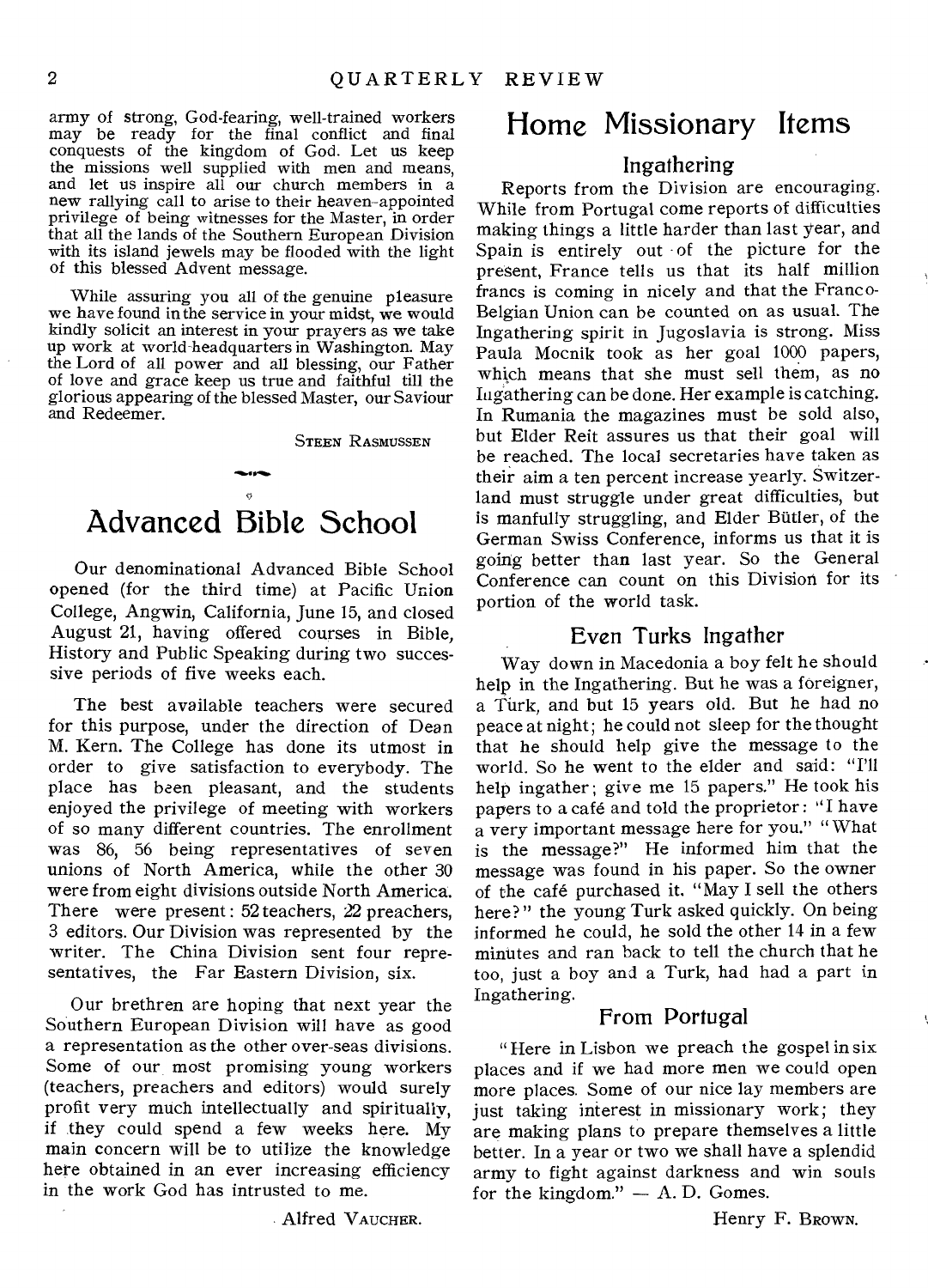## QUARTERLY REVIEW

#### Statistical Report of the Southern Europ. Div. of S.D.A. for the Quarter Ending June 30, 1936

| Name of Conference<br>ᢌ<br>or Mission                                                                                                                                                                                                                                                                                                                  | Number o<br>Churches                                                    | Previous<br>Membership                                           | Baptism                                                                     | Vote                                                | Letter                                                                           | Gains<br><b>Total</b>                                                          | Apostasy                                                                       | Death                                                            | Letter                                                              | Total Losses                                                                                       | Gain<br>Net                                               | Present<br>Membership                                                                    | Ord. Ministers                                                            | Lic. Ministers                                                                                | Other Workers<br>Miss.<br>Licentiates                                 |                                                               | Canvassers                                 | Total Workers                                                                   | Number of<br>Sab. Schools                            | Sab. School<br>Membership                                                  | Average<br>Attendance                                                              |
|--------------------------------------------------------------------------------------------------------------------------------------------------------------------------------------------------------------------------------------------------------------------------------------------------------------------------------------------------------|-------------------------------------------------------------------------|------------------------------------------------------------------|-----------------------------------------------------------------------------|-----------------------------------------------------|----------------------------------------------------------------------------------|--------------------------------------------------------------------------------|--------------------------------------------------------------------------------|------------------------------------------------------------------|---------------------------------------------------------------------|----------------------------------------------------------------------------------------------------|-----------------------------------------------------------|------------------------------------------------------------------------------------------|---------------------------------------------------------------------------|-----------------------------------------------------------------------------------------------|-----------------------------------------------------------------------|---------------------------------------------------------------|--------------------------------------------|---------------------------------------------------------------------------------|------------------------------------------------------|----------------------------------------------------------------------------|------------------------------------------------------------------------------------|
| 1                                                                                                                                                                                                                                                                                                                                                      | $\boldsymbol{2}$                                                        | 3                                                                | 4                                                                           | 5                                                   | 6                                                                                | 7                                                                              | 8                                                                              | 9 10                                                             |                                                                     | 11                                                                                                 | $12\,$                                                    | 13                                                                                       | 14 15                                                                     |                                                                                               | 16 17                                                                 |                                                               | 18                                         | 19                                                                              | 20                                                   | 21                                                                         | 22                                                                                 |
| 1. SOUTHERN EUR. DIV.                                                                                                                                                                                                                                                                                                                                  |                                                                         |                                                                  |                                                                             |                                                     |                                                                                  |                                                                                |                                                                                |                                                                  |                                                                     |                                                                                                    |                                                           | $\bullet$                                                                                | 5                                                                         | 5                                                                                             |                                                                       | $8 -$                                                         | $-18$                                      |                                                                                 |                                                      |                                                                            |                                                                                    |
| 2. FRANCO-BELGIAN U. C.<br>3.<br>Belgian<br>Conference.<br>East France<br>4.<br>$\mathbf{r}$<br>$\cdots$<br>North ><br>ъ.<br>×,<br>.<br>6.<br>South<br>Þ<br>$\pmb{\ast}$<br>.                                                                                                                                                                          | 13<br>17<br>12<br>25<br>67                                              | 563<br>437<br>588<br>585<br>2173 108                             | 27<br>-1<br>56<br>24                                                        | $\equiv$<br>$-17$                                   | 4<br>4<br>3<br>6                                                                 | 31<br>5<br>59<br>30<br>125                                                     | 6<br>3<br>2<br>3<br>14                                                         | 1<br>ı<br>$\mathbf{1}$<br>$\overline{\phantom{m}}$<br>$\bf{3}$   | 8<br>8<br>$\overline{7}$<br>25<br>48                                | 15<br>$^{12}$<br>10<br>28<br>65                                                                    | 16<br>--7<br>49<br>2<br>60                                | 579<br>430<br>637<br>587<br>2233                                                         | 5<br>6<br>5<br>4<br>4<br>24                                               | 3<br>3<br>$\boldsymbol{2}$<br>$\boldsymbol{2}$<br>$\mathbf{1}$<br>11                          | 6<br>6<br>4<br>10<br>7<br>33                                          | $\overline{\phantom{m}}$<br>$\longrightarrow$                 | 13<br>14<br>$\frac{22}{15}$<br>64 132      | 14<br>28<br>25<br>38<br>- 27                                                    | 22<br>17<br>15<br>31<br>85                           | 643<br>424<br>432<br>390<br>1889                                           | 523<br>332<br>352<br>305<br>1512                                                   |
| 7. JUGOSLAVIAN UNION CONF.<br>8.<br>Danube Conference.<br>9.<br>Sava<br>$\ast$<br>10. Morava<br>X)                                                                                                                                                                                                                                                     | 57<br>33<br>24<br>114                                                   | 1495<br>653<br>729<br>2877 170                                   | 75<br>72<br>23                                                              | 7<br>2<br>$\overline{2}$<br>11                      | 4<br>$\mathbf{I}$<br>$\overline{\phantom{m}}$<br>5.                              | 86<br>75<br>25<br>-186                                                         | 18<br>14<br>19<br>51 12                                                        | 5<br>Ä.<br>6                                                     | 1<br>1<br>$\overline{\mathbf{2}}$<br>$\overline{4}$                 | 24<br>16<br>27<br>67                                                                               | 62<br>59<br>$-2$<br>119                                   | 1557<br>712<br>727<br>2996                                                               | 4<br>6<br>3<br>4<br>17                                                    | -1<br>-1<br>1<br>$\overline{\phantom{a}}$<br>3                                                | 4<br>$\,2\,$<br>3<br>9                                                | $\overline{\phantom{0}}$<br>$\overline{\phantom{m}}$          | 23<br>15<br>17<br>55                       | 9<br>30<br>-21<br>-24<br>84                                                     | 60<br>33<br>27<br>120                                | 1908<br>920<br>847<br>3675                                                 | 1520<br>689<br>355<br>2564                                                         |
| 11. RUMANIAN UNION CONF.<br>West Muntenian Conference<br>12.<br>13<br>East<br>$\lambda$<br>≫<br>$\sim$ $\sim$ $\sim$<br>North Moldavian<br>14.<br>$\cdots$<br>South<br>15.<br>- 9<br>×<br>$\cdots$<br>16.<br>Transylvanian<br>ъ<br>$\sim$ $\sim$ $\sim$<br>17.<br>Banat<br>$\ddotsc$                                                                   | 132<br>76<br>76<br>57<br>125<br>65<br>531                               | 4575 209<br>2299<br>2453<br>1678<br>3066<br>1641<br>15712 558    | 91<br>86<br>57<br>-46<br>69                                                 | 9<br>$\overline{6}$<br>15<br>1<br>9<br>33<br>73 273 | 84<br>73<br>-20<br>21<br>44<br>31                                                | 302<br>170<br>- 121<br>79<br>99<br>133<br>904                                  | 52<br>23<br>20<br>21<br>47<br>20<br>183                                        | 11 117<br>12<br>$\frac{4}{3}$<br>5<br>$7^{\circ}$<br>6<br>45 298 | 43<br>20<br>- 19<br>64<br>35                                        | 180<br>78<br>44<br>45<br>118<br>61<br>526                                                          | 122<br>92<br>77<br>34<br>$-19$<br>72<br>378               | 4697<br>2391<br>2530<br>1712<br>3047<br>1713<br>16090                                    | 4<br>9<br>10<br>$\frac{8}{7}$<br>9<br>8<br>55                             | 2<br>6<br>3<br>4<br>$\rm{2}$<br>$\overline{2}$<br>19                                          | 9<br>8<br>4<br>6<br>3<br>6<br>6<br>42                                 | $\overline{\phantom{a}}$<br>$\overline{\phantom{m}}$          | 21<br>10<br>10<br>15<br>14<br>13<br>83 199 | -15<br>44<br>27<br>24<br>- 29<br>- 31<br>-29                                    | 132<br>76<br>76<br>57<br>125<br>69                   | 7816<br>3024<br>3816<br>2644<br>3958<br>2429<br>535 23687 16934            | 6050<br>2188<br>2311<br>1700<br>2869<br>1816                                       |
| 18. SWISS UNION CONFERENCE.<br>19.<br>German Swiss Conference<br>20.<br>Leman<br>$\mathcal{Y}$<br>$\cdots$                                                                                                                                                                                                                                             | 37<br>20<br>57                                                          | 1404<br>977<br>2381                                              | 27<br>20<br>47                                                              | 2<br>ı<br>3                                         | 8<br>1<br>9                                                                      | 37<br>22<br>59                                                                 | 15<br>6                                                                        | 6<br>5<br>21 11                                                  | 7<br>9<br>-16                                                       | 28<br>20<br>48                                                                                     | 9<br>$\overline{2}$<br>11                                 | 1413<br>979<br>$-2392$                                                                   | $\frac{8}{7}$<br>15                                                       | $\frac{2}{1}$<br>3                                                                            | 8<br>3<br>11                                                          | 5<br>5<br>- 10                                                | 26<br>15<br>41                             | 49<br>31<br>80                                                                  | 48<br>24<br>72                                       | 1431<br>674<br>2105                                                        | 967<br>528<br>1495                                                                 |
| 21. IBERIAN UNION MISSION<br>22.<br>Spanish Mission<br>23.<br>Portuguese »<br>$\mathbf{v} = \mathbf{v} + \mathbf{v} + \mathbf{v} + \mathbf{v} + \mathbf{v} + \mathbf{v} + \mathbf{v}$<br>24.<br>Madeira<br>»<br>25.<br>Azores                                                                                                                          | 10<br>6<br>1<br>1<br>18                                                 | 405<br>304<br>45<br>10<br>764                                    | 12<br>$\qquad \qquad -$<br>$\overline{\phantom{0}}$<br>12                   | $\sim$                                              | $\overline{4}$                                                                   | 4<br>12<br>$\qquad \qquad -$<br>16                                             | 5<br>7<br>12                                                                   | 1<br>$\mathbf{1}$                                                | 6<br>4<br>-10                                                       | 11<br>12<br>÷<br>23                                                                                | --7<br>---7                                               | 398<br>304<br>45<br>10<br>757                                                            | 3<br>3<br>$\,2$<br>1<br>1<br>10                                           | $\overline{2}$<br>3<br>$\boldsymbol{2}$<br>—<br>7                                             | 1<br>6<br>4<br>1I                                                     | ----<br>3<br>-<br>3                                           | 13<br>11<br>1<br>1                         | 6<br>25<br>22<br>$\frac{2}{2}$<br>26 57                                         | 15<br>5<br>—<br>1<br>21                              | 405<br>353<br>17<br>775                                                    | 350<br>326<br>15<br>691                                                            |
| 26. ITALIAN UNION MISSION<br>27. North Italian Mission<br>28.<br>South<br>*<br>,<br>.                                                                                                                                                                                                                                                                  | 15<br>12<br>27                                                          | 398<br>306                                                       | -10<br>3<br>704 13                                                          | 1<br>$\mathbf{1}$                                   | 1<br>$\boldsymbol{2}$<br>3                                                       | 11<br>6<br>17                                                                  | 6<br>2<br>8                                                                    | $\mathbf{1}$<br>$\mathbf{1}$                                     | 2<br>3<br>$\ddot{\circ}$                                            | 8<br>6<br>14                                                                                       | 3<br>-<br>3                                               | 401<br>306<br>707                                                                        | 1<br>6<br>$\boldsymbol{2}$<br>9                                           | 1<br>3<br>3<br>7                                                                              | 4<br>4<br>5<br>13                                                     | -<br>$\overbrace{\qquad \qquad }$<br>$\overline{\phantom{0}}$ | 17 <sub>17</sub><br>10                     | 6<br>30<br>20<br>27 56                                                          | 18<br>15<br>33                                       | 406<br>421<br>827                                                          | 359<br>330<br>689                                                                  |
| 29. NORTH AFRICAN UNION MISS<br>30.<br>Algerian Mission<br>31.<br>Moroccan<br>$\boldsymbol{\lambda}$<br>.                                                                                                                                                                                                                                              | 8<br>3<br>-11                                                           | 213<br>61<br>274                                                 | -15<br>3<br>18                                                              |                                                     | 1<br>-1                                                                          | 16<br>3<br>19                                                                  |                                                                                | ı<br>ı<br>$\overline{2}$                                         |                                                                     | $\mathbf{1}$<br>1<br>$\overline{2}$                                                                | 15<br>$\boldsymbol{2}$<br>17                              | 228<br>63<br>291                                                                         | 1<br>2<br>1<br>$\overline{\mathbf{4}}$                                    | 4<br>1<br>5                                                                                   | 2<br>1<br>3                                                           | $\rightarrow$<br>$\overline{\phantom{a}}$                     | $12^{\circ}$<br>4                          | 3<br>19<br>6<br>16 28                                                           | 10<br>3<br>13                                        | 202<br>103<br>305                                                          | 176<br>88<br>264                                                                   |
| 32. EQUAT. AFRIC. MISS.*)                                                                                                                                                                                                                                                                                                                              | $\boldsymbol{2}$                                                        | 117                                                              |                                                                             |                                                     | $\mathbf{2}$                                                                     | $\overline{c}$                                                                 |                                                                                |                                                                  |                                                                     |                                                                                                    | 2                                                         | 119                                                                                      | ı<br>$\mathbf{1}$                                                         | 3<br>$\overline{\phantom{a}}$                                                                 | 3<br>$\mathbf{I}$                                                     | 5<br>$\overline{\phantom{0}}$                                 | -                                          | 12<br>$\overline{2}$                                                            | 25                                                   | 1773                                                                       | 1809                                                                               |
| 33. MADAGASCAR-Mascarene UM.*)<br>34. Madagascar - Mission<br>35.<br>Mauritius<br>))<br>Seychelles<br>36.<br>D<br>La Réunion<br>37.<br>$\mathcal{D}$                                                                                                                                                                                                   | 8<br>9<br>1<br>18                                                       | 340<br>478<br>50<br>868                                          | - 1<br>25<br>26                                                             | 1<br>1<br>2                                         | 6<br>6                                                                           | 8<br>26<br>34                                                                  | $7^{\circ}$<br>7                                                               | $\overline{4}$<br>5                                              | $\overline{7}$<br>7                                                 | 18<br>- 1<br>19                                                                                    | $-10$<br>25<br>15                                         | 330<br>503<br>50<br>883                                                                  | 3<br>$\overline{2}$<br>1<br>7                                             | $\sim$                                                                                        | 2<br>8<br>1<br>12                                                     | 7<br>2<br>9                                                   | 8<br>8                                     | 20<br>12<br>1<br>1<br>36                                                        | 18<br>26                                             | 790<br>872<br>$\,2$<br>93<br>1755<br>46                                    | 619<br>562<br>66<br>--<br>1247                                                     |
| 38. CAPE VERDE ISLANDS *)                                                                                                                                                                                                                                                                                                                              |                                                                         | $\overline{\phantom{0}}$                                         | -15                                                                         |                                                     |                                                                                  | 15                                                                             |                                                                                |                                                                  |                                                                     | ∽                                                                                                  | 15                                                        | 15                                                                                       |                                                                           | 1                                                                                             |                                                                       |                                                               |                                            | $\mathbf{1}$                                                                    |                                                      | ı<br>38                                                                    | 38                                                                                 |
| 1. Southern European Division<br>2. Franco-Belgian Union Conference<br>3. Jugoslavian<br>э<br>4. Rumanian<br>ъ<br>×<br>5. Swiss<br>$\rightarrow$<br>6. Iberian Union Mission.<br>7. Italian<br>$\mathbf{a}$<br>8. North African Union Mission<br>9. Equat. African<br>≫<br>*)<br>10. Madagascar Mascar. U. »<br>11. Cape Verde Islands<br>$\pmb{\ast}$ | 67<br>114<br>531<br>57<br>18<br>27<br>11<br>$\boldsymbol{2}$<br>18<br>- | 2173 108<br>15712 558<br>2381<br>764<br>704<br>274<br>117<br>868 | 2877 170<br>-47<br>12<br>- 13<br>18<br>$\overline{\phantom{a}}$<br>26<br>15 | n<br>3<br>--<br>1<br>—<br>$\bf{2}$                  | $-17$<br>5<br>73 273<br>9<br>$\boldsymbol{4}$<br>3<br>1<br>$\boldsymbol{2}$<br>6 | 125<br>-186<br>904<br>59<br>16<br>17<br>19<br>$\boldsymbol{2}$<br>34<br>$15\,$ | 14<br>51<br>183<br>21<br>12<br>8<br>$\overline{\phantom{a}}$<br>$\overline{7}$ | 3<br>$12\phantom{.0}$<br>11<br>ı<br>1<br>$\boldsymbol{2}$<br>5   | 48<br>4<br>45 298<br>- 16<br>10<br>$\ddot{\circ}$<br>$\overline{7}$ | 65<br>67<br>526<br>48<br>23<br>$\overline{14}$<br>$\overline{2}$<br>$\overline{\phantom{0}}$<br>19 | 60<br>119<br>378<br>п<br>--7<br>3<br>17<br>-2<br>15<br>15 | RECAPITULATION<br>2233<br>2996<br>16090<br>2392<br>757<br>707<br>291<br>119<br>883<br>15 | 5<br>24<br>17<br>$\frac{55}{15}$<br>10<br>9<br>$\mathbf 4$<br>ı<br>7<br>1 | 5<br>11<br>3<br>$\begin{array}{c}\n 19 \\  3 \\  7\n \end{array}$<br>$\overline{7}$<br>5<br>3 | 8<br>33<br>9<br>42<br>$\mathbf{u}$<br>11<br>13<br>$\frac{3}{3}$<br>12 | --<br>10<br>3<br>-<br>—<br>$\,$ 5<br>9                        | 41<br>26<br>27<br>16<br>$\frac{1}{8}$<br>÷ | 18<br>64 132<br>55 84<br>83 199<br>$\frac{80}{57}$<br>56<br>28<br>12<br>36<br>1 | 85.<br>120<br>72<br>21<br>33<br>$\substack{13 \ 25}$ | 1889<br>3675<br>2105<br>775<br>827<br>305<br>1773<br>46<br>1755<br>38<br>1 | 1512<br>2564<br>535 23687 16934<br>1495<br>691<br>689<br>264<br>1809<br>1247<br>38 |
| Totals 2nd quarter 1936<br>1935<br>$\lambda$ 2nd<br>$\blacktriangleright$                                                                                                                                                                                                                                                                              | 845<br>813                                                              | 25870 967<br>24374 833                                           |                                                                             |                                                     |                                                                                  | 90 320 1377<br>74 526 1433 225 54 541                                          |                                                                                |                                                                  | 296 80 388                                                          | 764<br>820                                                                                         |                                                           | 613(26483)<br>613 24987 138 68                                                           | 148                                                                       | - 63                                                                                          | - 145                                                                 | -27                                                           | 113 40 318 677                             | 320 703                                                                         |                                                      |                                                                            | 951 36829 27243<br>918 35558 24161                                                 |

 $\cdot$ 

\*) Report for the first quarter 1986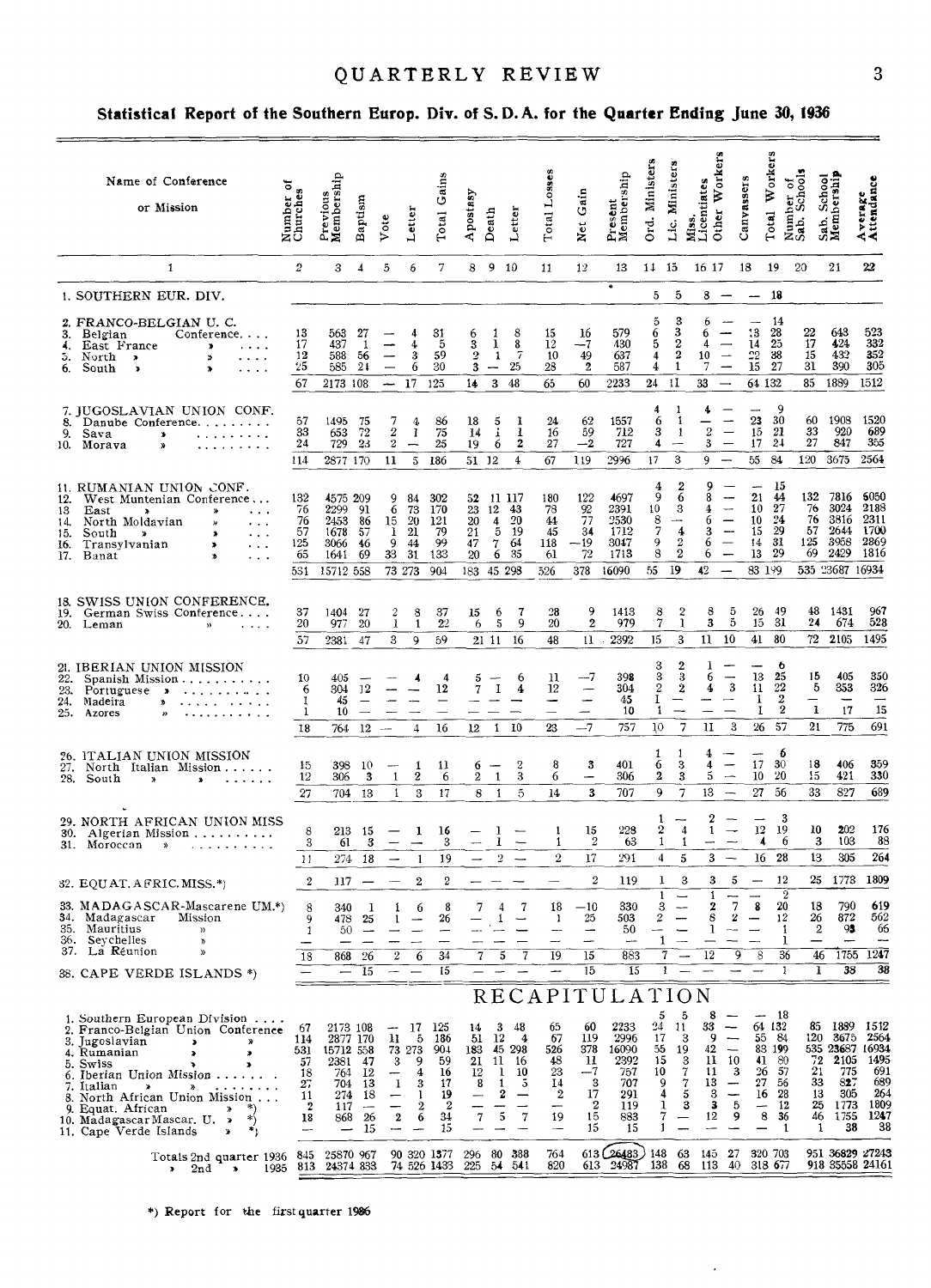## QUARTERLY REVIEW

#### Financial Report of the Southern Europ. Division of S. D. A. for the Quarter Ending Inne 30, 1936

|                                               |                                                                                                                                                                                                                                                                                                                                                                                                                                                                  |                                                                                                                               |                                                                                                  |                                                                                                | $\tau$ ------- $\sim$ -------                                                                             | June                                                                                          | טטפו <sub>נ</sub> טט                                                                 |
|-----------------------------------------------|------------------------------------------------------------------------------------------------------------------------------------------------------------------------------------------------------------------------------------------------------------------------------------------------------------------------------------------------------------------------------------------------------------------------------------------------------------------|-------------------------------------------------------------------------------------------------------------------------------|--------------------------------------------------------------------------------------------------|------------------------------------------------------------------------------------------------|-----------------------------------------------------------------------------------------------------------|-----------------------------------------------------------------------------------------------|--------------------------------------------------------------------------------------|
|                                               | Name of Conference                                                                                                                                                                                                                                                                                                                                                                                                                                               |                                                                                                                               | Tithe                                                                                            | Offerings<br>Specials)                                                                         |                                                                                                           |                                                                                               |                                                                                      |
|                                               | or Mission                                                                                                                                                                                                                                                                                                                                                                                                                                                       |                                                                                                                               | Total                                                                                            | Total<br>(Incl.                                                                                | $\begin{array}{c}\n \text{Continuous} \n \text{for Hom} \n \text{Hom} \n \text{Miss. Work}\n \end{array}$ | $\begin{array}{c} \text{Contributions} \\ \text{for Local} \\ \text{Church Work} \end{array}$ | Colporteur<br>Book Sales                                                             |
|                                               | 1                                                                                                                                                                                                                                                                                                                                                                                                                                                                |                                                                                                                               | $\overline{2}$                                                                                   | 3                                                                                              | 4                                                                                                         | 5                                                                                             | 6                                                                                    |
| 1.<br>2.<br>3.<br>4.<br>5.<br>6.              | SOUTHERN EUROPEAN DIVISION<br>FRANCO-BELGIAN<br>UNION CONF.<br>Belgian Conference<br>$\begin{array}{cccccccccccccc} . & . & . & . & . & . & . & . & . & . & . \end{array}$<br>East France Conference<br>. The contract of the contract of $\mathcal{A}$<br>.<br>North ><br>w<br>South<br>$\boldsymbol{\ast}$<br>$\bullet$                                                                                                                                        | F. Fr.<br>$\mathfrak{D}^-$<br>$\mathcal{D}$<br>$\boldsymbol{\mathcal{D}}$<br>$\mathcal{V}$<br>$\mathcal{D}$<br>$\mathfrak{p}$ | 81,862.50<br>$45.941-$<br>$67,345-$<br>$47,166-$                                                 | 64,899.25<br>19,392.10<br>50,620.40<br>43,852 05                                               | 18.25<br>523.35<br>9,276.60                                                                               | 30.50<br>1.203,90<br>1,078.70                                                                 | 61,094.15<br>46,543.50<br>$83,220-$<br>69,800.                                       |
|                                               |                                                                                                                                                                                                                                                                                                                                                                                                                                                                  | F. Fr.<br>\$                                                                                                                  | 242,314.50<br>9,571.40                                                                           | 178,763.80<br>7,061.14                                                                         | 9,818.20<br>387.81                                                                                        | 2,313.10<br>91.36                                                                             | 260,657.65<br>10,295.96                                                              |
| 7.<br>8.<br>9.<br>10.                         | JUGOSLAVIAN UNION CONF.<br>Danube Conference<br>.<br>Sava<br>. <i>.</i><br>$\pmb{\ast}$<br>Moraya<br>$\pmb{\mathcal{R}}$<br>. <i>.</i>                                                                                                                                                                                                                                                                                                                           | Dinar<br>$\mathcal{Y}$<br>$\mathcal{V}$<br>Dinar                                                                              | 65,216.50<br>$44,835-$<br>45,261.80<br>155,313.30                                                | 28,311.13<br>19,279.63<br>$22.276-$<br>69,866.76                                               | — <u>—</u>                                                                                                | ---                                                                                           | 34.860.—<br>$27,496-$<br>$42,638-$                                                   |
|                                               |                                                                                                                                                                                                                                                                                                                                                                                                                                                                  | \$.                                                                                                                           | $2.749-$                                                                                         | 1,236.66                                                                                       | —.—<br>$-$ . $-$                                                                                          | $-,-$                                                                                         | 104.994<br>1,858.39                                                                  |
| 11.<br>12.<br>13.<br>14.<br>15,<br>16.<br>17. | RUMANIAN UNION CONFERENCE<br>$W$ est Muntenian Conference $\ldots \ldots$ .<br>East<br>$\blacktriangleright$<br>.<br>$\boldsymbol{\mathsf{x}}$<br>North Moldavian<br>.<br>$\mathcal{V}$<br>South<br>$\begin{array}{cccccccccc} \bullet & \bullet & \bullet & \bullet & \bullet & \bullet & \bullet & \bullet & \bullet \end{array}$<br>$\mathbf{v}$<br>$\mathbf{v}$<br>Transylvanian<br>$\boldsymbol{\mathcal{D}}$<br>$\cdots$<br>Banat<br>$\rangle\rangle$<br>. | Lei<br>$\mathcal V$<br>))<br>$\boldsymbol{\mathcal{V}}$<br>))<br>$\mathcal{V}$<br>Lei                                         | 682,377.20<br>$271,910-$<br>$255,693-$<br>$169,006-$<br>346,478.70<br>$165,9.4-$<br>1,861,438.90 | $278,952--$<br>$120,801-$<br>81,816.75<br>$70,149, -$<br>115,338.25<br>52,404.25<br>719,461.25 | —. —<br>--.--                                                                                             | —.—                                                                                           | 184,516.—<br>$129,774-$<br>$64.213 -$<br>104,353<br>71,833<br>$94,076-$<br>648,765.- |
|                                               |                                                                                                                                                                                                                                                                                                                                                                                                                                                                  | \$                                                                                                                            | 11.168.60                                                                                        | 4,316.76                                                                                       | $-,-$                                                                                                     | —.—                                                                                           | 3,892.58                                                                             |
| 18.<br>19.<br>20.                             | SWISS UNION CONFERENCE<br>German Swiss Conf.<br>Leman Conference                                                                                                                                                                                                                                                                                                                                                                                                 | Sw. Fr.<br>))<br>$\mathcal{P}$<br>$Sw.$ Fr.<br>8                                                                              | $39,075-$<br>27,227.70<br>66,302.70<br>12,862.60                                                 | 21,113.50<br>10,296.13<br>31.409.63<br>6.093.46                                                | 3,958<br>1,510.51<br>5.468.51<br>1,060.89                                                                 | $6,186-$<br>1,902.50<br>8.088.50<br>1.569.16                                                  | $31.107-$<br>24,614.40<br>55,721.40<br>10,809.94                                     |
| 21.<br>22.<br>23.<br>24.<br>25.               | IBERIAN UNION MISSION<br>Spanish Mission<br>. <b>.</b> .<br>Portuguese »<br>.<br>Madeira<br>$\boldsymbol{\mathcal{D}}$<br>.<br>Island<br>$\mathcal{V}$                                                                                                                                                                                                                                                                                                           | Pesetas<br>)<br>))<br>$\boldsymbol{\mathsf{y}}$<br>Pesetas<br>\$                                                              | 9.196.60<br>4,990 80<br>261.20<br>588.60<br>15,037.20<br>1,954.80                                | 4,840.90<br>2,350.94<br>48.60<br>200.76<br>7,441.20<br>967.34                                  | — .—<br>—.—<br>--.---<br>—,—                                                                              | $-$ . $-$<br>$ -$                                                                             | 11,703.50<br>5,496.86<br>723.55<br>$-$<br>17,923.91<br>2.330,10                      |
| 26.<br>27.<br>28.                             | ITALIAN UNION MISSION<br>North Italian Mission<br>.<br>$South \rightarrow$<br>$\mathcal{Y}$                                                                                                                                                                                                                                                                                                                                                                      | Lire<br>$\mathbf{v}$<br>Lire                                                                                                  | 28,644.40<br>9,746.80<br>38,391.20                                                               | 14,290.65<br>8,333.20<br>22,623.85                                                             | $-,-$                                                                                                     | --.-                                                                                          | 28.781.25<br>9,815.05<br>38,596.30                                                   |
| 29.                                           | NORTH AFRICAN UNION MISSION                                                                                                                                                                                                                                                                                                                                                                                                                                      | \$                                                                                                                            | 1,992.50                                                                                         | 1,174.19                                                                                       |                                                                                                           |                                                                                               | 2,003.14                                                                             |
| 30.<br>31.                                    | Algerian Mission<br>.<br>Moroccan<br>ੇ ਸ                                                                                                                                                                                                                                                                                                                                                                                                                         | F. Fr.<br>$\n  n \quad \rightarrow$<br>$\overline{F}$ . Fr.                                                                   | $20,887 -$<br>$5,293-$<br>$26.180 -$                                                             | 8,232.40<br>3,313.90<br>11,546,30                                                              | ----                                                                                                      | ——_—                                                                                          | 42,785.30<br>$15,727-$<br>58,512.30                                                  |
|                                               | 32. EQ. AFRICAN MISSION *)                                                                                                                                                                                                                                                                                                                                                                                                                                       | \$.<br>F. Fr.<br>\$                                                                                                           | $1,034-$<br>3.922.30<br>154.90                                                                   | 456,07<br>1,040.90<br>41.11                                                                    |                                                                                                           |                                                                                               | 2,311.24                                                                             |
| 33.<br>34.<br>35.<br>36.<br>37.               | MADAGASCAR-MASCARENE U. M.*)<br>Madagascar Mission<br>Mauritius<br>.<br>Seychelles<br>.<br>»<br>La Reunion<br>»                                                                                                                                                                                                                                                                                                                                                  | F. Fr.<br>$\n  y\n$<br>$\mathcal{V}$<br>$\rightarrow$<br>$\mathfrak{p}$<br>${\mathfrak n}$<br>F. Fr.<br>\$                    | 10,543.80<br>24,392.50<br>455.60<br>153.10<br>$35,545, -$<br>$1,401-$                            | 3,014.50<br>3,601.40<br>319.30<br>---<br>6,935.20<br>273.93                                    | —.—<br>280.15<br>سب را<br>280.15<br>11.06                                                                 | ---<br>614.45<br>—. —<br>614.45<br>24.27                                                      | 4,570.35<br>--.--<br>----<br>4,570.35<br>180.53                                      |
|                                               | 38. CAPE VERDE ISLANDS *)                                                                                                                                                                                                                                                                                                                                                                                                                                        | Es.<br>\$                                                                                                                     | 589.90<br>26.10                                                                                  | 99.45<br>4.39                                                                                  | —.—<br>—.—                                                                                                | --.--<br>--                                                                                   | —,—<br>$-$ . $-$                                                                     |
|                                               |                                                                                                                                                                                                                                                                                                                                                                                                                                                                  |                                                                                                                               |                                                                                                  |                                                                                                |                                                                                                           |                                                                                               |                                                                                      |
| 1.<br>2.<br>З.<br>4.<br>5.<br>6.<br>7.<br>8.  | Southern European Division<br>Franco-Belgian Union Conference<br>Jugoslavian<br>$\mathcal{V}$<br>$\mathcal{D}$<br>Rumanian<br>$\boldsymbol{\mathcal{V}}$<br>))<br>Swiss<br>$\mathbf{v}$<br>$\mathcal{D}$<br>Iberian<br>Mission<br>y)<br>Italian<br>))<br>))<br>North African<br>$\mathcal{V}$<br>))<br>9. Eq. African Mission *)                                                                                                                                 |                                                                                                                               | 9.571,40<br>$2,749, -$<br>11,168.60<br>12,862.60<br>1,954.80<br>1,992.50<br>$1,034, -$<br>154.90 | 7,061.14<br>1,236.66<br>4,316.76<br>6,093.46<br>967.34<br>1,174.19<br>456.07<br>41.11          | RECAPITULATION<br>387.81<br>$-$ . $-$<br>--.---<br>1.060.89<br>--.-<br>—.—<br>$ -$                        | 91.36<br>$-,-$<br>--.--<br>1,569.16                                                           | 10,295.96<br>1,858.39<br>3,892.58<br>10,809.94<br>2,330.10<br>2,003.14<br>2,311.24   |
|                                               | 10. Madagascar-Mascarene U.M.*)<br>11. Cape Verde Islands *)                                                                                                                                                                                                                                                                                                                                                                                                     |                                                                                                                               | $1,404, -$<br>26.10                                                                              | $2 - 3.93$<br>4.39                                                                             | 11.06<br>—.—                                                                                              | 24.27<br>—.—                                                                                  | 180.53<br>$-$                                                                        |
|                                               | Totals 2nd quarter 1936<br>2nd<br>1935<br>$\mathcal{Y}$<br>$\mathcal{V}$                                                                                                                                                                                                                                                                                                                                                                                         | \$                                                                                                                            | 42,917.90<br>44,655.70                                                                           | 21,625.05<br>20,395.07                                                                         | 1.459.76<br>-1.116.78                                                                                     | 1.684.79<br>2,066.79                                                                          | 33,681.86<br>37,909.18                                                               |

\*)Report for the first quarter 1936.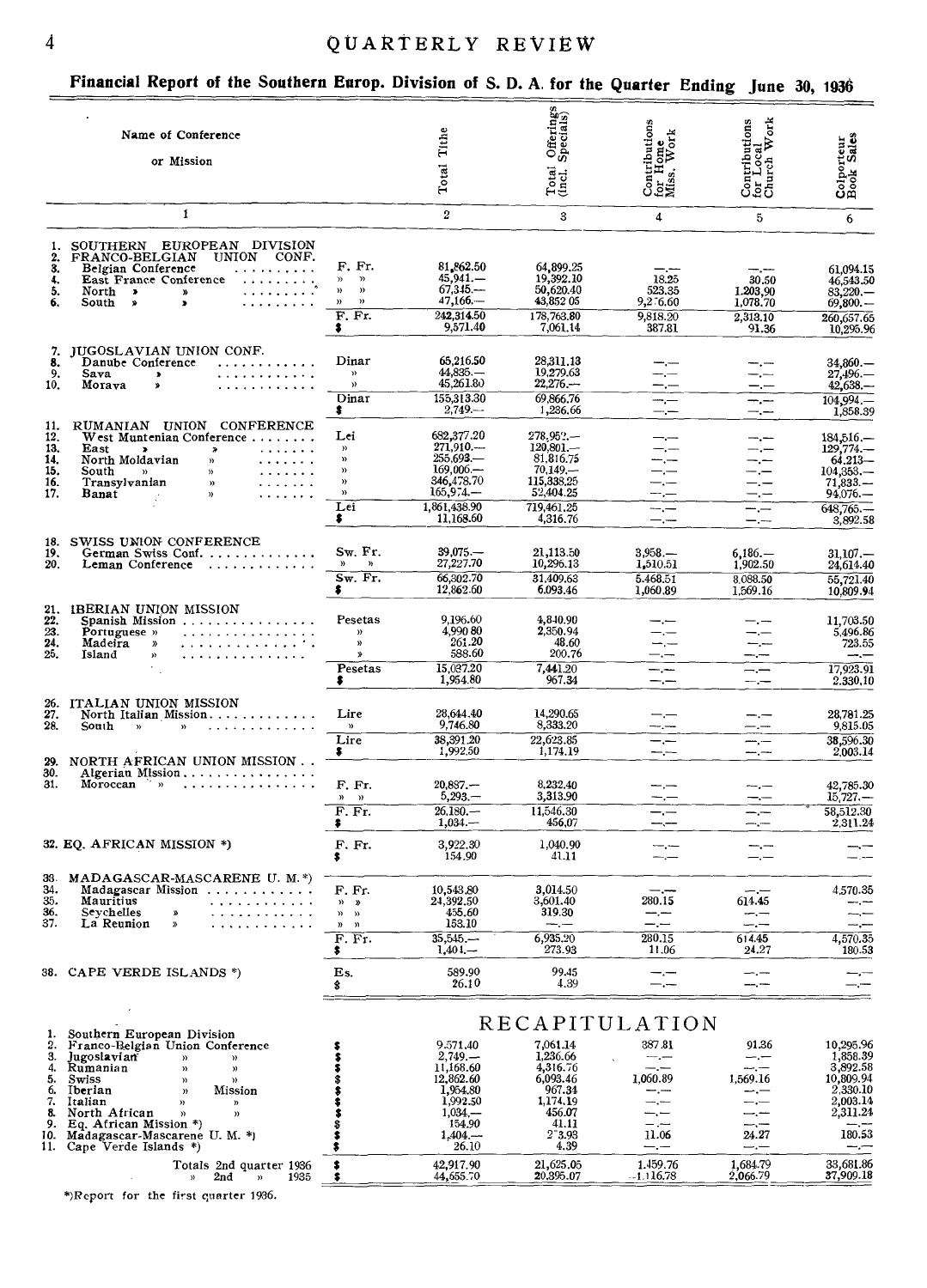## QUARTERLY REVIEW

#### Specification of Mission Offerings (Column No. 3)

|                                                                  |                                                                                                     |                                                                                          |                                                                             |                                                                                       |                                                        |                                                                                            | Special Offer.                                                                          |                                                                           |                                                                        |  |  |  |  |
|------------------------------------------------------------------|-----------------------------------------------------------------------------------------------------|------------------------------------------------------------------------------------------|-----------------------------------------------------------------------------|---------------------------------------------------------------------------------------|--------------------------------------------------------|--------------------------------------------------------------------------------------------|-----------------------------------------------------------------------------------------|---------------------------------------------------------------------------|------------------------------------------------------------------------|--|--|--|--|
|                                                                  | Sabbath School<br>Offerings (exc.<br>13th Sabbath)                                                  | Sabbath<br>13th Sab<br>Offering                                                          | Harvest<br>Ingathering                                                      | Annual<br>Offerings                                                                   | Miscellaneous<br>Offerings                             | Self Denial<br>Offerings                                                                   | xeek<br>Ξ₿                                                                              | Young<br>People's<br>Collection                                           | Relief Fund)<br>Weekly<br>Offerings                                    |  |  |  |  |
|                                                                  | $\overline{7}$                                                                                      | $\,$ 8 $\,$                                                                              | 9                                                                           | 10                                                                                    | 11                                                     | 12                                                                                         | 13                                                                                      | 14                                                                        | 15                                                                     |  |  |  |  |
| $\frac{1}{2}$ ; $\frac{3}{4}$ ; $\frac{4}{5}$ .<br>6.            | 9,878.55<br>6,385.95<br>7,991.25<br>5,553.10<br>29,808.85                                           | 1,768.40<br>2,993.50<br>2,500.90<br>1,677.10<br>8,939.90                                 | 45,833.70<br>$219-$<br>15,980.10<br>21,165.30<br>83,198.10                  | 85.80<br>$5 -$<br>-.--<br>90.80                                                       | 1,716.<br>$1,716, -$                                   | 3,011.55<br>4,764.60<br>7,084.35<br>4,298.85<br>19,159.35                                  | 2,526.45<br>4,757.80<br>17,063.80<br>11,135.70<br>35,483.75                             | 75.05<br>$211-$<br>$\overline{22}$ .<br>308.05                            | 3.75<br>55.25<br>$-$ . $-$<br>$59 -$                                   |  |  |  |  |
| 7.                                                               | 1,17745                                                                                             | 353.12                                                                                   | 3,286.32                                                                    | 3.57                                                                                  | 67.78                                                  | 756.80                                                                                     | 1.401.61                                                                                | 12.16                                                                     | 2.33                                                                   |  |  |  |  |
| $\overline{\overset{8}{9}}$ .<br>10.                             | 10,963.75<br>6,215.50<br>6,726.75<br>23,906.                                                        | 1,726.75<br>1,742.75<br>1,326.50                                                         | $284. -$<br>$216-$<br>$116 -$                                               | 106.50<br>106.50                                                                      |                                                        | 8.865.75<br>8,261.25<br>9,358.25                                                           | 5,422.75<br>$2,345-$<br>3,889.50                                                        | $\begin{array}{c} 720.50 \\ 282.75 \end{array}$<br>444,75                 | 327.63<br>216.38<br>307.75                                             |  |  |  |  |
|                                                                  | 423.14                                                                                              | $4,796-$<br>84.90                                                                        | $616 -$<br>10.91                                                            | 1.88                                                                                  |                                                        | 26,485.25<br>468.79                                                                        | 11,657.25<br>206.33                                                                     | $1,448-$<br>25,63                                                         | 851.76<br>15.08                                                        |  |  |  |  |
| 11.<br>$\frac{12}{13}$<br>14.<br>$\frac{15}{16}$<br>17.          | 125,397.25<br>57,253.-<br>49,369<br>$31,473-$<br>$48,774,-$<br>24,515.75                            | $^{23,127,-}_{12,456,-}$<br>$9,518-$<br>$7.190 -$<br>12,135.25<br>$6,346-$               | $5,344. -$<br>3,799.<br>$291 -$<br>$1,419, -$                               | $5,744-$<br>$1,942-$<br>$175 -$                                                       |                                                        | $\frac{105,979.50}{41,316}$<br>20,392.<br>29,390.<br>50,679.25<br>$20,241-$                |                                                                                         | $6,291-$<br>$1,651-1,277.75$<br>$281 -$<br>302.50<br>$100 -$              | 7,069.25<br>2,384.-<br>$1,260-$<br>1,524.<br>1,853.25<br>1,201.50      |  |  |  |  |
|                                                                  | $336,782-$<br>2,020.69                                                                              | 70,772.25<br>424,63                                                                      | 10,853.<br>65.12                                                            | $7,861-$<br>47.16                                                                     | ----<br>—.—                                            | 267,997.75<br>1,607.99                                                                     | --,--                                                                                   | 9 903.25<br>59.42                                                         | $15,292--$<br>91.75                                                    |  |  |  |  |
| 18.<br>19.<br>20.                                                | $5,540-$<br>3,947.56                                                                                | $1,155-$<br>1,337.97                                                                     | $11 - -$                                                                    | --                                                                                    | $\begin{array}{c} 171.-\phantom{.0}374.50 \end{array}$ | 6,090.<br>2,569.55                                                                         | $6,644-$<br>1,915.58                                                                    | $1,381-$<br>124.12                                                        | 132.50<br>15.85                                                        |  |  |  |  |
|                                                                  | 9,487.56<br>1,840.59                                                                                | 2,492.97<br>483.63                                                                       | $11 -$<br>2.13                                                              | $-$                                                                                   | 545.50<br>105.83                                       | 8,659.55<br>1,679.96                                                                       | 8,559.58<br>1,660.56                                                                    | $\frac{1,505.12}{291.98}$                                                 | 148.35<br>28.78                                                        |  |  |  |  |
| $\begin{array}{c} 21.22.23 \ 23.24.25. \end{array}$              | 1,940.75<br>761.43<br>48.60<br>131.94                                                               | 663.95<br>1,145.13<br>$\cdots$<br>32.10                                                  |                                                                             |                                                                                       | $103 -$<br>$\overline{\phantom{m}}$<br>36.72           | 738.65                                                                                     | 1,375.50<br>444.38<br>سيست                                                              | 19.05<br>—. <sub>.</sub><br>مدرد                                          |                                                                        |  |  |  |  |
|                                                                  | 2,882.72<br>374.75                                                                                  | 1,841.18<br>239.35                                                                       | $-,-$                                                                       | $-,-$<br>--.-                                                                         | 139.72<br>18.16                                        | 738.65<br>96.02                                                                            | 1,819.88<br>236.58                                                                      | 19.05                                                                     |                                                                        |  |  |  |  |
| $\frac{26}{27}$ .<br>28.                                         | $3,384. -$<br>1,867.10                                                                              | 1,111.20<br>602.85                                                                       | ---<br>1,000.                                                               | $25 -$                                                                                |                                                        | 4,914.25<br>2,262.90                                                                       | 4,731.55<br>2,453.15                                                                    | 2.48<br>72.50<br>147.20                                                   | -.—<br>52.15<br>—.—                                                    |  |  |  |  |
|                                                                  | 5 251.10<br>272.53                                                                                  | 1,714.05<br>88.96                                                                        | $1,000, -$<br>51.90                                                         | $25 -$<br>$1.30\,$                                                                    | --.-<br>$-$ . $-$                                      | 7,177.15<br>372.50                                                                         | 7,184.70<br>372,89                                                                      | 219.70<br>11.41                                                           | 52.15<br>2.70                                                          |  |  |  |  |
| $\frac{29}{30}$ .<br>31.                                         | 2,329.40<br>710.30                                                                                  | 383.60<br>188.15                                                                         | — . —                                                                       | --                                                                                    | –.—                                                    | 1,949.15<br>1,147.35                                                                       | 3,570.25<br>1,268.10                                                                    |                                                                           |                                                                        |  |  |  |  |
|                                                                  | 3,039.70<br>120.06                                                                                  | 571.75<br>22.58                                                                          |                                                                             |                                                                                       |                                                        | 3,096.50<br>122.31                                                                         | 4,838.35<br>191.12                                                                      | ----                                                                      |                                                                        |  |  |  |  |
| 32.                                                              | 670.80<br>26 50                                                                                     | 56 05<br>2.21                                                                            | $-,-$<br>---                                                                | $-,-$<br>$-$ . $-$                                                                    | 314.05<br>12.40                                        | ---                                                                                        | $-\,$                                                                                   |                                                                           |                                                                        |  |  |  |  |
| 33.<br>34.<br>35.<br>36.<br>37.                                  | 1.982.75<br>3,453.30<br>149.65<br>—.—                                                               | 494.40<br>18.25<br>169.65<br>— —                                                         | 80.10<br>—.—                                                                | 413.60<br>49.75<br>--.--<br>---                                                       | -,—<br>-.—                                             | $70 -$<br>---<br>--.--<br>--.--                                                            | 53.75<br>---<br>سيست                                                                    | —.—                                                                       | ---                                                                    |  |  |  |  |
|                                                                  | 5,585.70<br>220.64                                                                                  | 682.30<br>26.95                                                                          | 80.10<br>3.16                                                               | 463.35<br>1830                                                                        | — .—                                                   | $70 -$<br>2.76                                                                             | 53.75<br>2.12                                                                           | ---                                                                       |                                                                        |  |  |  |  |
| 38.                                                              | 82.40<br>3.64                                                                                       | 17.05<br>$-.75$                                                                          | --.--<br>--.--                                                              | —.—<br>—.—                                                                            | —. —                                                   | —.—<br><sub>.</sub>                                                                        | —,—<br>$-,-$                                                                            | —,<br>---<br>$-,-$                                                        | –.—                                                                    |  |  |  |  |
|                                                                  |                                                                                                     |                                                                                          |                                                                             | RECAPITULATION                                                                        |                                                        |                                                                                            |                                                                                         |                                                                           |                                                                        |  |  |  |  |
| 1.<br>2.<br>3.<br>4.<br>5.<br>6.<br>7.<br>8.<br>9.<br>10.<br>11. | 1,177.45<br>423.14<br>2,020.69<br>1,840.59<br>374.75<br>272.53<br>120.06<br>26.50<br>220.64<br>3.64 | 353.12<br>84.90<br>424.63<br>483.63<br>239.35<br>88.96<br>22.58<br>2.21<br>26.95<br>—.75 | 3,286.32<br>10.91<br>65.12<br>2.13<br>— .—<br>51.90<br>---<br>لتسرب<br>3.16 | 3.57<br>1.88<br>47.16<br>$-,-$<br>-.-<br>1.30<br>—.—<br>-.---<br>18.30<br>مسمور سيبيد | 67.78<br>—,—<br>105.83<br>18.16<br>--.--<br>12.40      | 756.80<br>468.79<br>1,607.99<br>1,679.96<br>96.02<br>372.50<br>122.31<br>-.-<br>2.76<br>-- | 1,401.61<br>206.33<br>— . -<br>1,660.56<br>236.58<br>372.89<br>191.12<br>سندرجت<br>2.12 | 12.16<br>25.63<br>59.42<br>291.98<br>2.48<br>11.41<br>--<br>ببرسة<br>سيسب | 2.33<br>15.08<br>91.75<br>28.78<br>سندرست<br>2.70<br>-.-<br>-.—<br>–.— |  |  |  |  |

 $72.21$ <br>54.47

 $\frac{204.17}{984.23}$ 

 $\frac{5,107.13}{4,623.45}$ 

 $\overline{4,071.21}$ <br> $\overline{4,629.82}$ 

 $\frac{403.08}{472.11}$ 

 $\frac{140.64}{134.26}$ 

 $\frac{3,419.54}{1,479.58}$ 

 $6,479.99$ <br> $6,381.81$ 

 $\frac{1,727.08}{1,635.34}$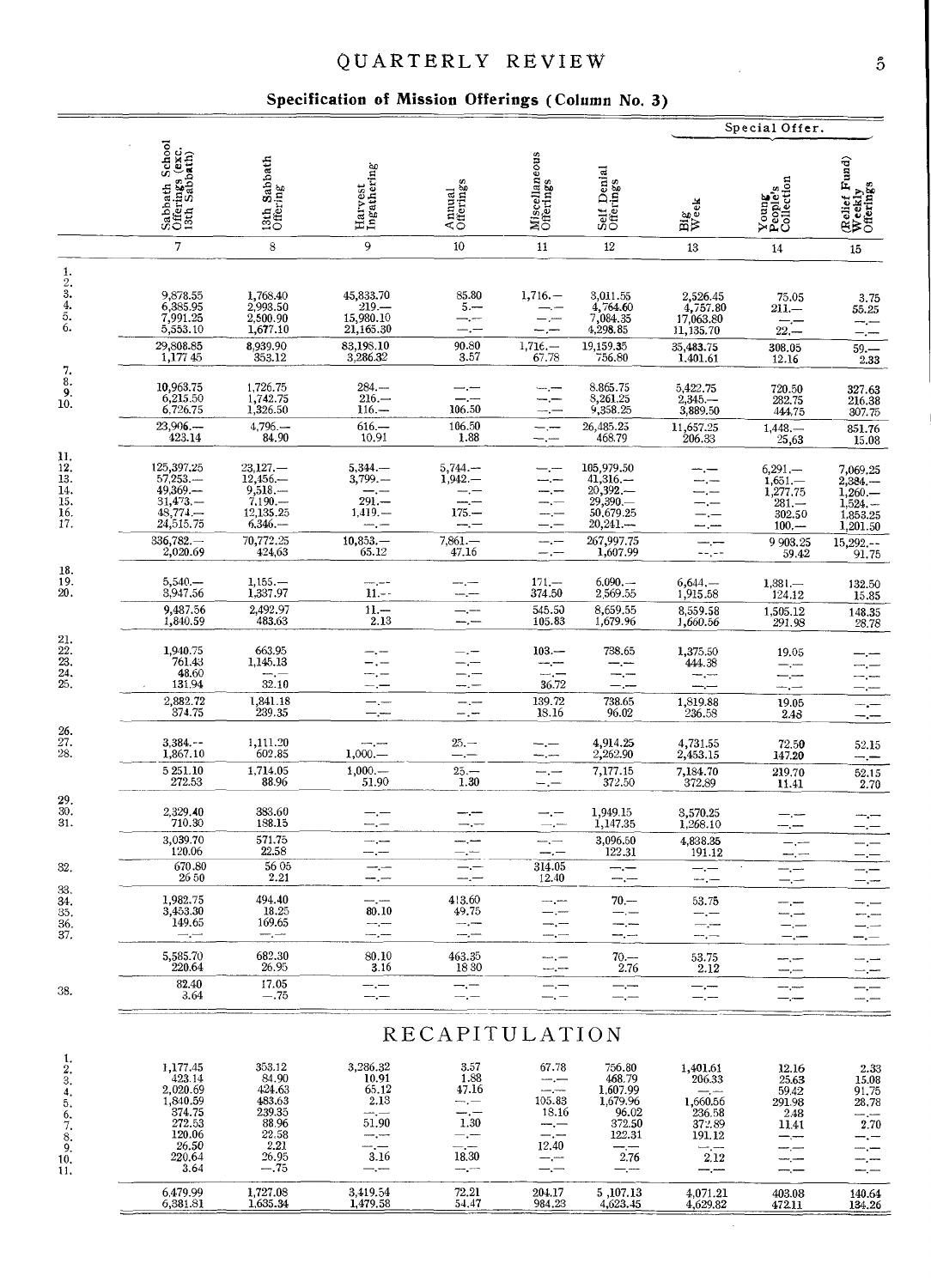# Echoes from Jugoslavia

It is some time since I have made a report concerning the splendid work that is being accomplished in Jugoslavia. But today, while certain impressions are still fresh in mind, I wish to tell you something of the Pentecostal blessings we received at the time of our union conference session held recently in Novi-Sad.

From all corners and ends of our field came our dear brethren and sisters to attend this important meeting. Some had to travel nearly 800 km , and that means much for our members who are generally very poor. An old grandmother of 66 years of age walked with two other sisters and a brother over 160 km.



New Chapel and Sava Conference Headquarters, Zagreb.

From everywhere our brethren and sisters came, desirous of receiving the Lord's blessing. And they were not disappointed, for the Lord certainly revealed Himself mightily to all present.

The union session and the meetings for workers and colporteurs which preceded it, were equally blessed. We were happy to have from outside of our field W. H. Branson, vice-president of the General Conference, A. V. Olson, president of the Southern European Division, and H. F. Brown and F. Charpiot for the Home Missionary and Publishing Departments. All these brethren were a great blessing to our meeting.

> Sabbath was, of course, the best day of the feast. In the shadow of several large trees, giving the impression of pillars of a gigantic temple, more than 920 brethren and sisters and friends gathered to hear a message which fell as heavenly dew upon the hearts of all present. An invitation was extended to all to make their peace with God and to join the church by baptism. In response, forty souls decided to follow their Lord.

> Such experiences left impressions which shall never be forgotten. The days of the session were days spent in the presence of God. We never have had a union conference session so well attended in Jugoslavia, and it is likewise true that never before have the needs of our union been felt so keenly as at this time. When I see the hundreds of new members who are being gathered in, and the young people and children who desire to prepare themselves for the service of the Lord, and I consider at the same time our meagre educational facilities, represented in fact by our little school in Zagreb, my heart is moved and I realize that we can no longer wait for help. The need for new workers is constantly growing in Jugoslavia. I repeat: we can no longer wait for help.

The last four and a half years our union has made encouraging progress. During this period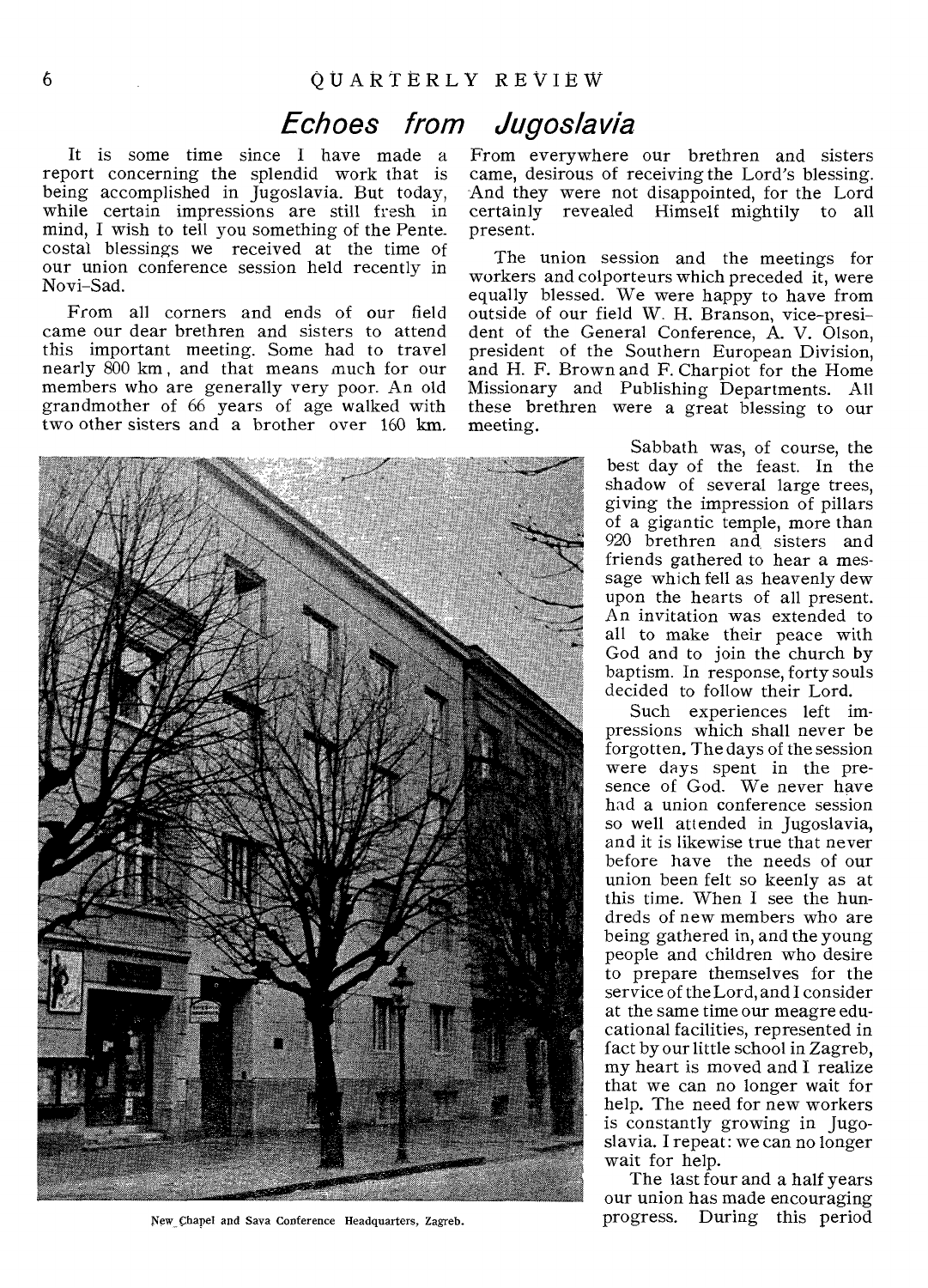we have baptized 1600 souls. This is certainly encouraging. But unfortunately, due to increasing difficulties, our finances have not increased in the same proportion. This explains why we have not been able to add one single worker to our staff during the last four and a half years. Added to this is the fact that some of our workers, due to overwork and strain, have failed in health. We do need a group of younger and stronger men.

Now you can imagine the situation of a field where the membership increases the way it does in Jugoslavia, and the number of workers remains the same. We have tried to remedy this situation by organizing the work differently. But the real remedy can come only from an additional number of workers. This solution would have a happy influence on our finances, for thus the new members would be more thoroughly instructed and the churches would be better cared for.

I can also say that our evangelistic work presents the very best prospects. From all parts of our country calls come to us from people who have been in contact with our faithful " book evangelists. " Because of a lack of workers we are unable to follow up the interests created. Many sections of our country are still waiting for the third angel's message. In old Macedonia we have scarcely begun the work, and the same is true for Montenegro, Bosnia, and Slovenia. In Herzegowina and Dalmatia we do not even have a group of believers, and the one and a half million Mohammedans of our field are still waiting for the message. So far only two of them have been won for the Lord.

Another of our important problems is the development of our work in the larger cities. Last year we succeeded in filling one urgent need : in the city of Zagreb, Croatia's capital, we were able to erect a fine chapel in which the church members have found their home. In Belgrade, the capital of Jugoslavia, we have not yet succeeded in finding a suitable place of worship. And yet, as long as we do not have our own places of worship, the work can not go forward in peace.

At the end of the third quarter, our membership will exceed 3000. Our small staff of workers and faithful colporteurs are united and true to their calling. We rejoice over this fact and we take it as a good omen for the future. The Lord of the harvest knows that we need workers and means, and we are trusting in Him to receive with both these, and above all, a more abundant measure of His Spirit for the finishing of the work in Jugoslavia.

> H. BAUER, *President Jugoslavian Union.*

#### Welcome to our new Secretary!

At the time of the General Conference session in San Francisco, Brother W. R. Beach, who during the past four years has served as president of the Franco-Belgian Union Conference, was elected as secretary of our Division to replace Brother Steen Rasmussen, who was elected secretary of the Home Missionary Department of the General Conference. Brother Beach is no stranger to Southern Europe and its problems, having already served the Cause of God here in various capacities during the last ten years: first as department secretary in the old Latin Union Conference, then as president of the Belgian Conference, and next as president of the Franco-Belgian Union Conference. In all these posts Brother Beach has rendered faithful and efficient service, and God has richly blessed his labors. We are glad to welcome him to his new duties in our Division office. He and his family are now comfortably located in their new home here in Berne.

A. V. OLSON

" There is not an impulse of our nature or an inclination of the heart, but needs to be, moment by moment, under the control of the Spirit of God."

••••••••••••••••11.••••••••••• " Christ alone can save this world. But Christ can not save this world alone. "

#### CONTENTS

| Farewell! 1                                                                                                                                                                                                                                  |  |  |  |  |  |  |  |  |  |  |  |  |
|----------------------------------------------------------------------------------------------------------------------------------------------------------------------------------------------------------------------------------------------|--|--|--|--|--|--|--|--|--|--|--|--|
| Steen Rasmussen                                                                                                                                                                                                                              |  |  |  |  |  |  |  |  |  |  |  |  |
| Advanced Bible School 2                                                                                                                                                                                                                      |  |  |  |  |  |  |  |  |  |  |  |  |
| Alfred Vaucher                                                                                                                                                                                                                               |  |  |  |  |  |  |  |  |  |  |  |  |
| Home Missionary Items $\ldots$ $\ldots$ $\ldots$ $\ldots$ 2<br>Henry F. Brown                                                                                                                                                                |  |  |  |  |  |  |  |  |  |  |  |  |
|                                                                                                                                                                                                                                              |  |  |  |  |  |  |  |  |  |  |  |  |
| Statistical Report 3                                                                                                                                                                                                                         |  |  |  |  |  |  |  |  |  |  |  |  |
| Financial Report 4                                                                                                                                                                                                                           |  |  |  |  |  |  |  |  |  |  |  |  |
| Mission Offerings $\ldots$ $\ldots$ $\ldots$ $\ldots$ $\ldots$ 5                                                                                                                                                                             |  |  |  |  |  |  |  |  |  |  |  |  |
| Echoes from Jugoslavia $\ldots$ , $\ldots$ , $\ldots$                                                                                                                                                                                        |  |  |  |  |  |  |  |  |  |  |  |  |
| H. Bauer                                                                                                                                                                                                                                     |  |  |  |  |  |  |  |  |  |  |  |  |
| A. V. Olson                                                                                                                                                                                                                                  |  |  |  |  |  |  |  |  |  |  |  |  |
| News Notes<br>and the contract of the contract of the contract of the contract of the contract of the contract of the contract of the contract of the contract of the contract of the contract of the contract of the contract of the contra |  |  |  |  |  |  |  |  |  |  |  |  |

#### SOUTHERN EUROPEAN QUARTERLY REVIEW

*Organ of the Southern European Division of Seventh-day Adventists published every quarter* 

#### *Subscription prices :*

| France $\ldots$ $\ldots$ $\ldots$ $\ldots$ $\ldots$ $\ldots$ 4 frs.<br>Other countries $\ldots$ , $\ldots$ , $\ldots$ , $\ldots$ , 6 frs. |  |  |  |  |  |  |  |  |  |  |  |  |  |  |  |  |
|-------------------------------------------------------------------------------------------------------------------------------------------|--|--|--|--|--|--|--|--|--|--|--|--|--|--|--|--|
| Address of Editor (to whom all manuscripts should be sent):<br>Höheweg 17, Berne, Switzerland.                                            |  |  |  |  |  |  |  |  |  |  |  |  |  |  |  |  |